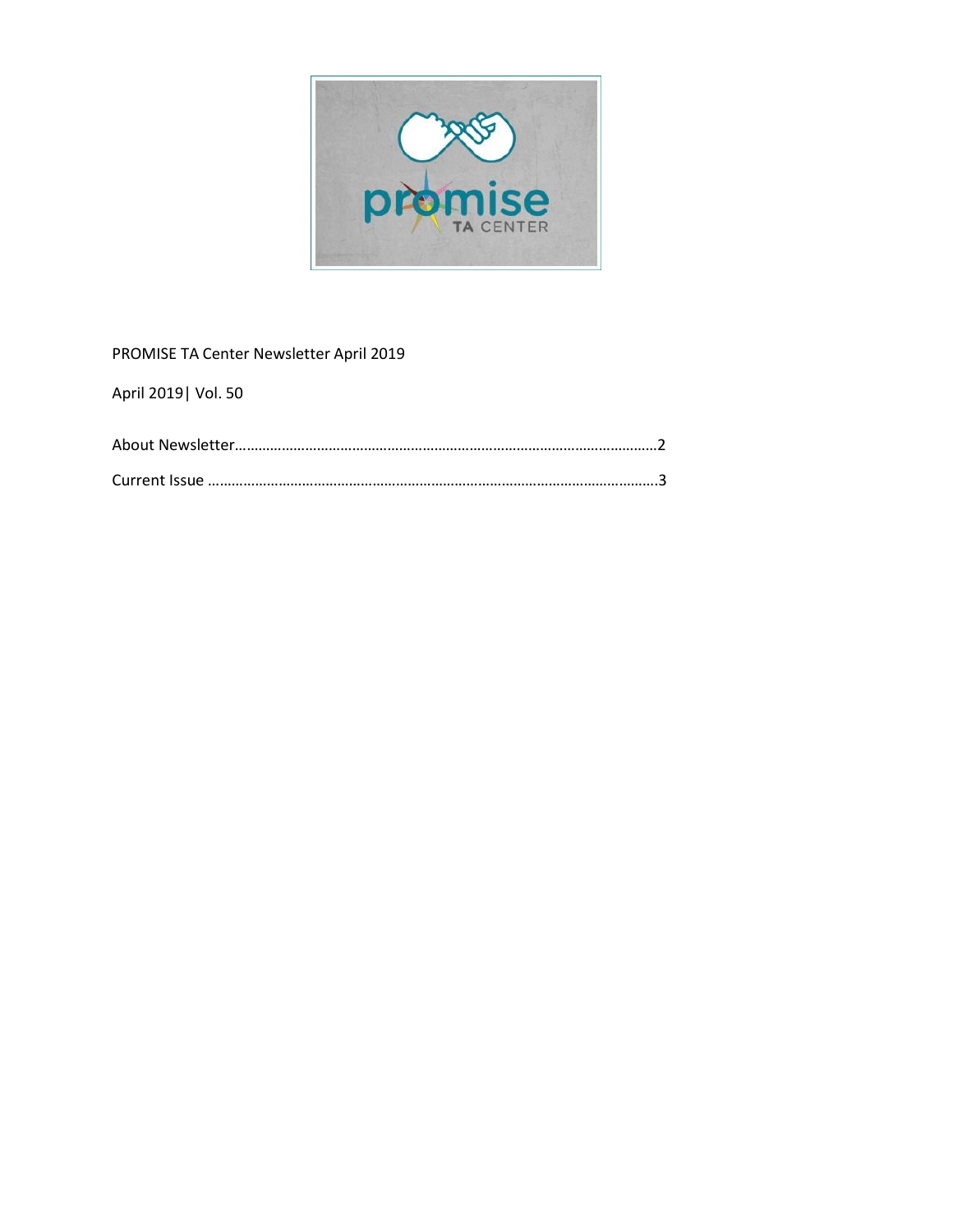Dear Promise Grantees:

Below you will find the latest newsletter from the AUCD Promise TA Center. This newsletter highlights some resources that address how families can support the transition of youth with disabilities into successful employment opportunities. The resources in this newsletter and many more can be found at the AUCD [PROMISE TA](http://www.promisetacenter.org/) Center. Please feel free to send us feedback or requests for specific information and assistance. And, of course, from all of us at the Promise TA Center, have a wonderful day.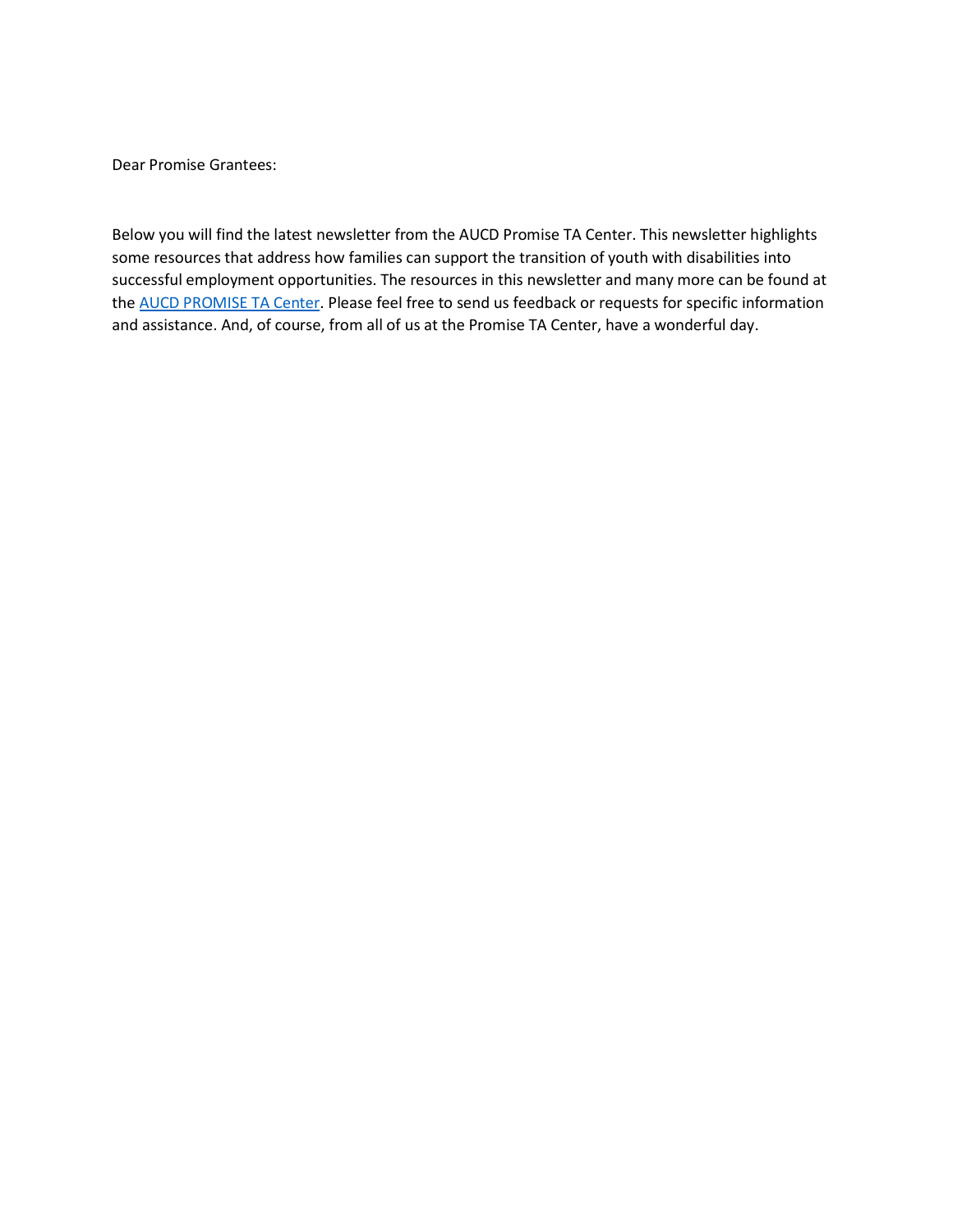## **[PROMISE to Present at the National Press Club:](https://www.aucd.org/meetings/register.cfm?id=306) [Improving the Trajectories for Youth with Disabilities and Families Living in Poverty](https://www.aucd.org/meetings/register.cfm?id=306)**

The Project Directors and select staff from each of the PROMISE Projects will be presenting on the findings from the implementation of these projects. Topics include:

- Accomplishments and Challenges in the Context of Disability and Poverty
- Systemic and Local Coordination and Collaboration of Services across Agencies
- Federal, State, and Local Implications for Youth Receiving SSI and their Families

The presentation will take place at the National Press Club in Washington, D.C. on April 24, 2019 at 1pm Eastern. A live webcast of the event will begin at 1:45pm Eastern.

[Register for the Event Webcast.](https://www.aucd.org/meetings/register.cfm?id=306)..

### **… More to Read**

## [ASPIRE and OSEP Present at ACRES 2019: 'Building PROMISE: Increa](http://www.promisetacenter.org/uploads/events/ACRESBuildingPROMISE2019FINAL.pdf)sing Education and Employment [Outcomes for Tribal Youth and Families'](http://www.promisetacenter.org/uploads/events/ACRESBuildingPROMISE2019FINAL.pdf)

American Indian Youth are often underrepresented in research initiatives. ASPIRE intentionally planned and targeted supports to meet the unique needs of the youth receiving SSI among tribes in six western states. Tisha Harry, ASPIRE Montana Coordinator, Carol Ruddell, ASPIRE Project Director, and David Emenheiser, OSEP Project Officer, recently presented at the 2019 ACRES (American Council for Rural Special Education) Conference. In their presentation, they emphasized the critical need to build relationships with the tribes and individual members. Past relationships between American Indian Tribes and the federal government have impacted the work of agencies and others with the tribes. ASPIRE intentionally contacted 48 tribes to build relationships and seek their approval. ASPIRE received IRB/Council approval from 11 tribes in the six ASPIRE states to recruit and enroll youth who live in Indian Country. Many lessons have been learned over the past five years that have resulted in greater understanding and service provision. The presentation also included how to leverage the lessons learned from PROMISE for developing future initiatives in partnership with tribal communities..

[Learn more.](http://www.promisetacenter.org/uploads/events/ACRESBuildingPROMISE2019FINAL.pdf)..

### [Promising Practices: Work Experience for Youth with Disabilities](http://www.promisetacenter.org/uploads/1_PROMISEBrief_WorkExperience002.pdf)

In this brief, Kelli Crane and Meredith Gramlich outline Maryland PROMISE's approach in developing youth work experiences for PROMISE youth and why work experience is a fundamental component of the PROMISE intervention. The brief also provides data on how many MD PROMISE youth participated in at least one work experience and how many participants participated in more than one work experience, sorted by whether the experiences were paid or unpaid. Crane and Gramlich also discuss the strategies and practices implemented, including work with schools, vocational rehabilitation, and employers, individualized job development, and establishing clear targets for staff, to maximize the number of participants with valuable work experience[.](http://www.sedl.org/connections/engagement_webinars/)

[Learn more.](http://www.promisetacenter.org/uploads/1_PROMISEBrief_WorkExperience002.pdf)..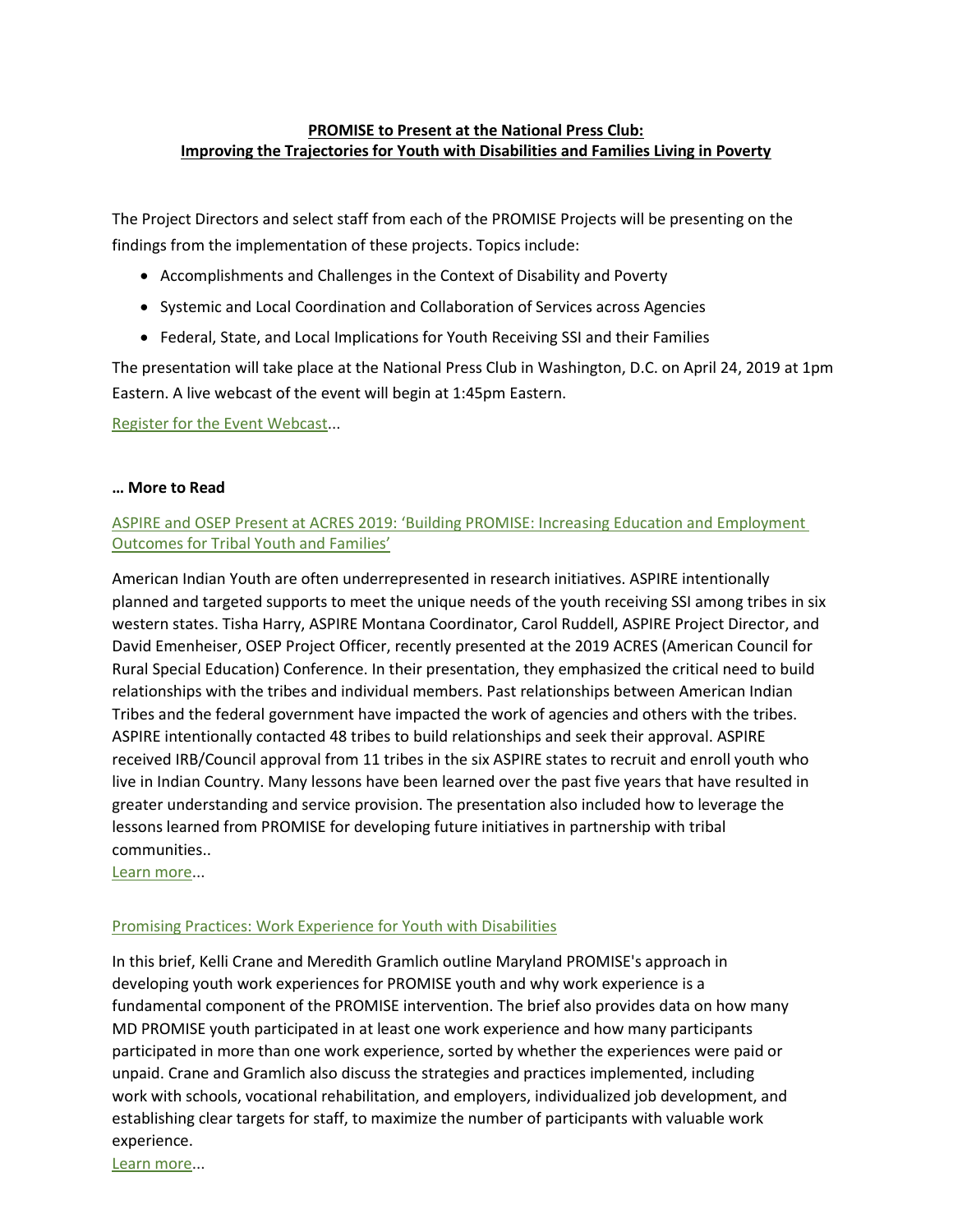### Wisconsin [PROMISE Presents at AMCHP 2019: Impact of Wisconsin PROMISE on Family Engagement](http://www.promisetacenter.org/uploads/events/WisconsinAMCHPPresentation2019.pdf)

Wisconsin PROMISE partnered with Wisconsin's University Center for Excellence in Developmental Disabilities (UCEDD) program, the Waisman Center at the University of Wisconsin-Madison, to present at the Association of Maternal and Child Health Programs (AMCHP) 2019 Conference. They talked about family engagement efforts with Wisconsin Children and Special Health Care Needs and their families and shared a PROMISE video featuring the full family to show how family support and engagement were essential components of PROMISE services and supports (please see the Clemens-Clarks and Boston-Baileys videos at [https://promisewi.com/videos\)](https://promisewi.com/videos). The Wisconsin PROMISE presentation focused on: (1) Identifying and connecting families with Wisconsin PROMISE Family Advocates with lived experiences; (2) Support provided by PROMISE Family Advocates in increasing expectations of what is possible after high school, and helping navigate systems and supports; and (3) Sustainability through supporting leadership opportunities for PROMISE youth and family members to increase employment opportunities for youth with disabilities in their communities. [Click here to see the handouts included in the presentation](http://www.promisetacenter.org/uploads/WisconsinAMCHP2019Handouts.pdf)[.](https://www.ctdinstitute.org/sites/default/files/file_attachments/Getting%20Started%20Exploring%20AT%20With%20Your%20Teen%20or%20Young%20Adult_0.pdf) [Learn more.](http://www.promisetacenter.org/uploads/events/WisconsinAMCHPPresentation2019.pdf)..

### **[www.promisetacenter.org](http://www.promisetacenter.org/)**

**How to sign up for the new PROMISE TA Center Listserv:** please sign-up to the PROMISE staff listserv located at the AUCD PROMISE TA Center website. You can sign-up by using this link: [http://www.promisetacenter.org/promise\\_ta\\_grantees\\_listserv.](http://www.promisetacenter.org/promise_ta_grantees_listserv)